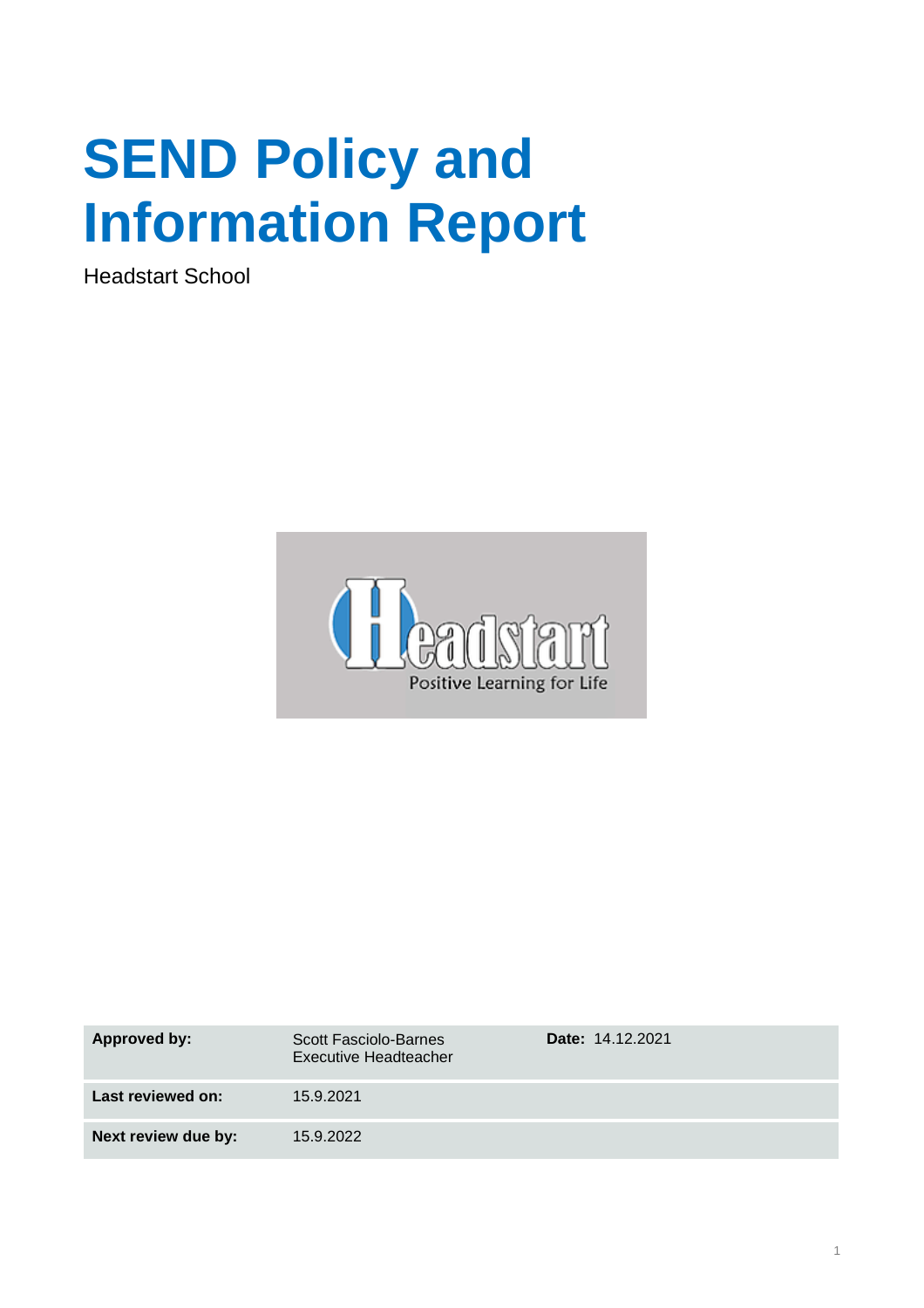# **Contents**

# **1. Aims**

Our SEND information report aims to outline how Headstart school meets the needs of its neurodiverse cohort. It is available to download from our website and will be updated on a yearly basis in line with statutory guidance, to reflect the constantly expanding expertise of our staff and the individual strengths and difficulties of our students.

In the report, we explain how we meet our duties to our students, all of whom have an Education, Health and Care Plan (EHCP). This report also informs the East Sussex Local Offer which provides information for parents, carers and professionals on the provision available for children and young people with special educational needs and disabilities in East Sussex.

# **2. Legislation and guidance**

This policy and information report is based on the statutory Special Educational Needs and Disability (SEND) Code of Practice and the following legislation:

- Part 3 of the Children and Families Act 2014, which sets out schools' responsibilities for pupils with SEND and disabilities.
- The Special Educational Needs and Disability Regulations 2014, which set out schools' responsibilities for education, health and care (EHC) plans, SEND coordinators (SENDCOs) and the SEND information report.

# **3. Roles and responsibilities**

## **3.1 The School Proprietor**

The School Proprietor is Ms. Nicki Dann.

The School Proprietor will:

- Work with the Headteacher, Senior Leadership Team (Including the SENDCO) and governors to determine the strategic development of the provision within Headstart School.
- Work with the Operations Manager and Managers of Headstart Residential Care to ensure that the children and young people who reside in Headstart Care Homes have the same life chances as those not accommodated by the Local Authority.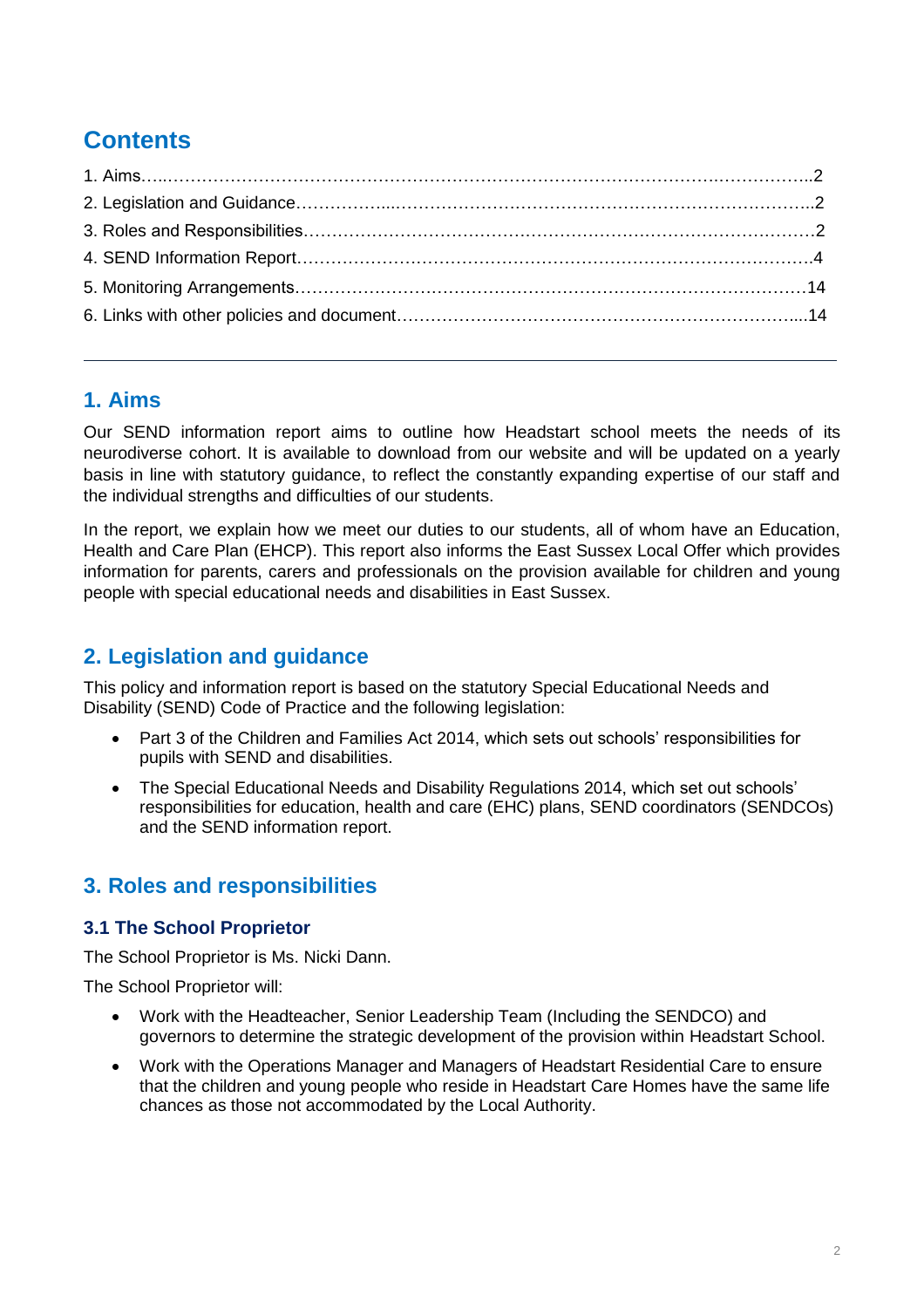## **3.2 The Executive Headteacher (and Senior Leadership Team)**

The Executive Headteacher is Mr. Scott Fasciolo-Barnes.

The Executive Headteacher will:

- Work with the School Proprietor, SENDCO and governors to determine the strategic development of the SEND policy and provision within the school.
- Have overall day to day responsibility for the provision and progress of all learners (the proprietor retains the sole responsibility for Headstart school)

## **3.3 The SENDCO**

The SENDCO is Mrs. Roxanne Milner-Brown

The SENDCO will:

- Work with the School Proprietor, Executive Headteacher, staff and governors to determine the strategic development of the SEND policy and provision in the school.
- Have day-to-day responsibility for the operation of this SEND policy and the co-ordination of specific provision made to support all Headstart students.
- Provide professional guidance to colleagues and work with staff, parents, and other agencies to ensure that students receive appropriate support and quality first teaching.
- Advise on the individualised provision outlined in each students Education, Health and Care Plan (EHCP)
- Be the point of contact for external agencies, especially the local authority and its support services.
- Liaise with potential next providers of education to ensure that the school meets its responsibilities under the Equality Act 2010 with regard to reasonable adjustments and access arrangements.
- Ensure the school keeps the records of all pupils with SEND up to date.

Each class teacher is responsible for:

- The progress and development of every student in their class.
- Working closely with any support staff, therapists or specialist teaching staff to plan and assess the impact of support, interventions and classroom teaching.
- Working with the SENDCO and Exams and Assessment Officer, to review each student's progress and development and decide on any changes to provision.
- Ensuring they follow this SEND policy.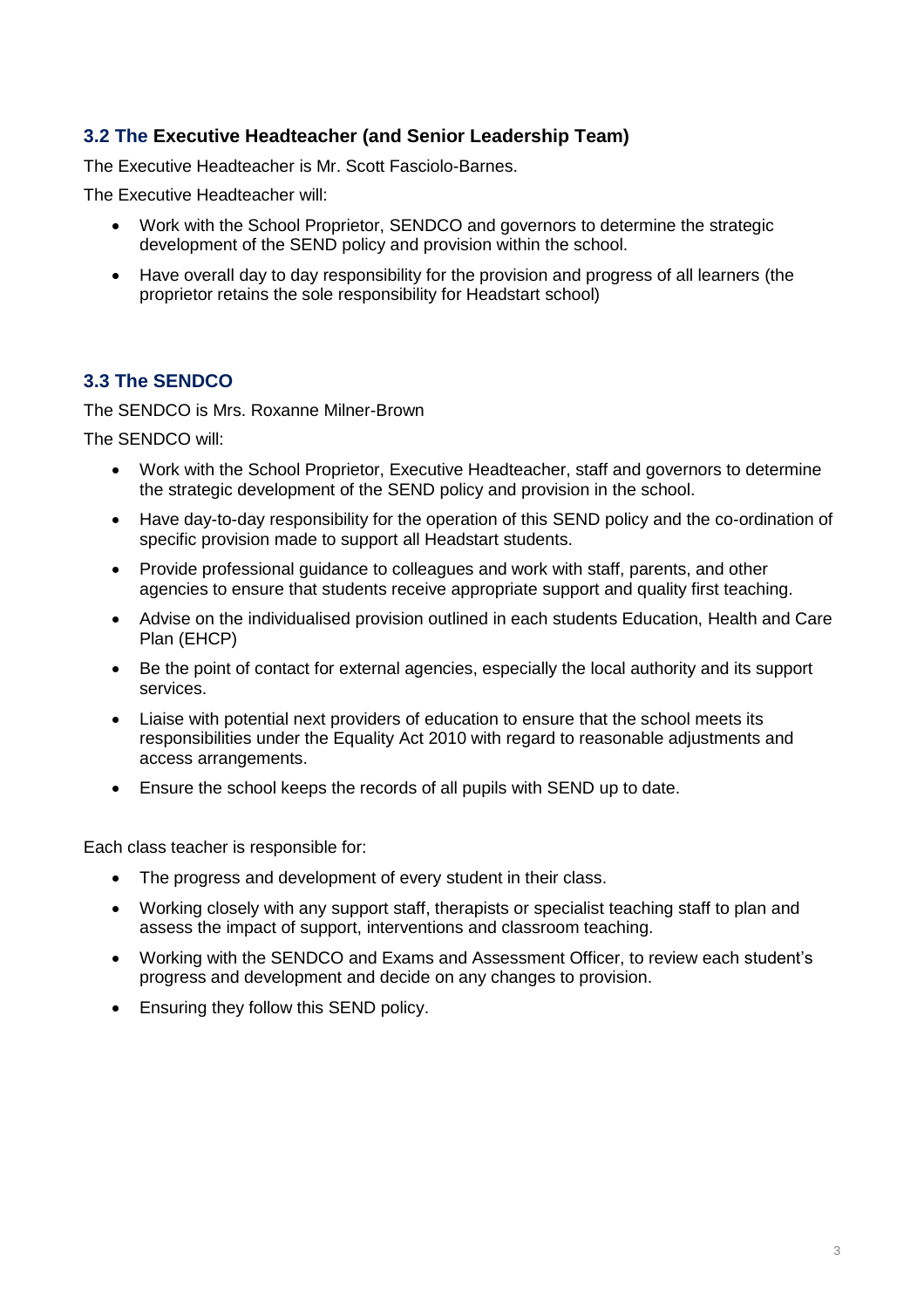# **4. SEND information report**

#### **4.1 The kinds of SEND that are provided for**

Headstart School is committed to providing considered and carefully developed, individual and personalised education to students who have found conventional learning a challenge.

We are a specialist independent school for children with a diagnosis of Autistic Spectrum Condition and associated difficulties. This includes speech, language and communication disorders, learning and developmental delays, social communication and social, emotional and mental health difficulties.

Headstart School spans across two sites, with places available for 5-16 year old's (encompassing Primary and Secondary Education), as well as for 16-21 year old's who access our Post-16, highly personalised curriculum. Both sites are situated in East Sussex, both set in stunning rural areas with their own mini farm, forest-school and horticultural area. At Headstart School, all students have the opportunity to connect with the natural world in a hands on, multi-Sensory way though land-based studies. There is a high emphasis on developing individual academic and vocational skills.

Headstart also has its own Residential Therapeutic Care Provision where children and young people with Autism are cared for by highly skilled staff in a tranquil, nurturing and safe environment. All residents are given therapeutic support from our team of therapists, who work across both Headstart School and Headstart Care. In this way, Headstart are able to ensure continuity of care and education, where both teams work together in harmony to achieve the best outcomes and life chances for our children and young people.

#### **4.2 Identifying pupils with SEND/assessing their needs**

All of our students have an EHCP which outlines the individualised provision required to meet their Special Education, Health and Care Needs.

When a child or young person joins the Headstart family, our first step is to ensure they feel welcomed, settled and embraced by the school community.

The provision outlined in every student's EHCP is co-ordinated and monitored by our SENDCO. Our SENDCO maps individual student's required provision across the school, ensuring that every child or young person at Headstart has access to the resources, therapies and specialist teaching that they need to achieve their personal outcomes.

Our SENDCO also provides professional guidance to school and care home staff, working closely with parents and relevant professionals as and when needed. To ensure continuity of care, our is also our Designated Looked After Child Teacher, overseeing the education and care of students who are looked after by the Local Authority both in our own residential care home and other care settings.

#### **4.3 Consulting and involving students and parents**

At Headstart we recognise the value and positive impact of a strong home-school relationship and welcome parental involvement in our school community.

To ensure a collaborative approach to supporting our learners we make regular contact with parents and carers, sharing information with them through a variety of means. This includes our regular newsletters and correspondence where we update parents and carers on what our students have been learning, as well as any important dates and events to be aware of.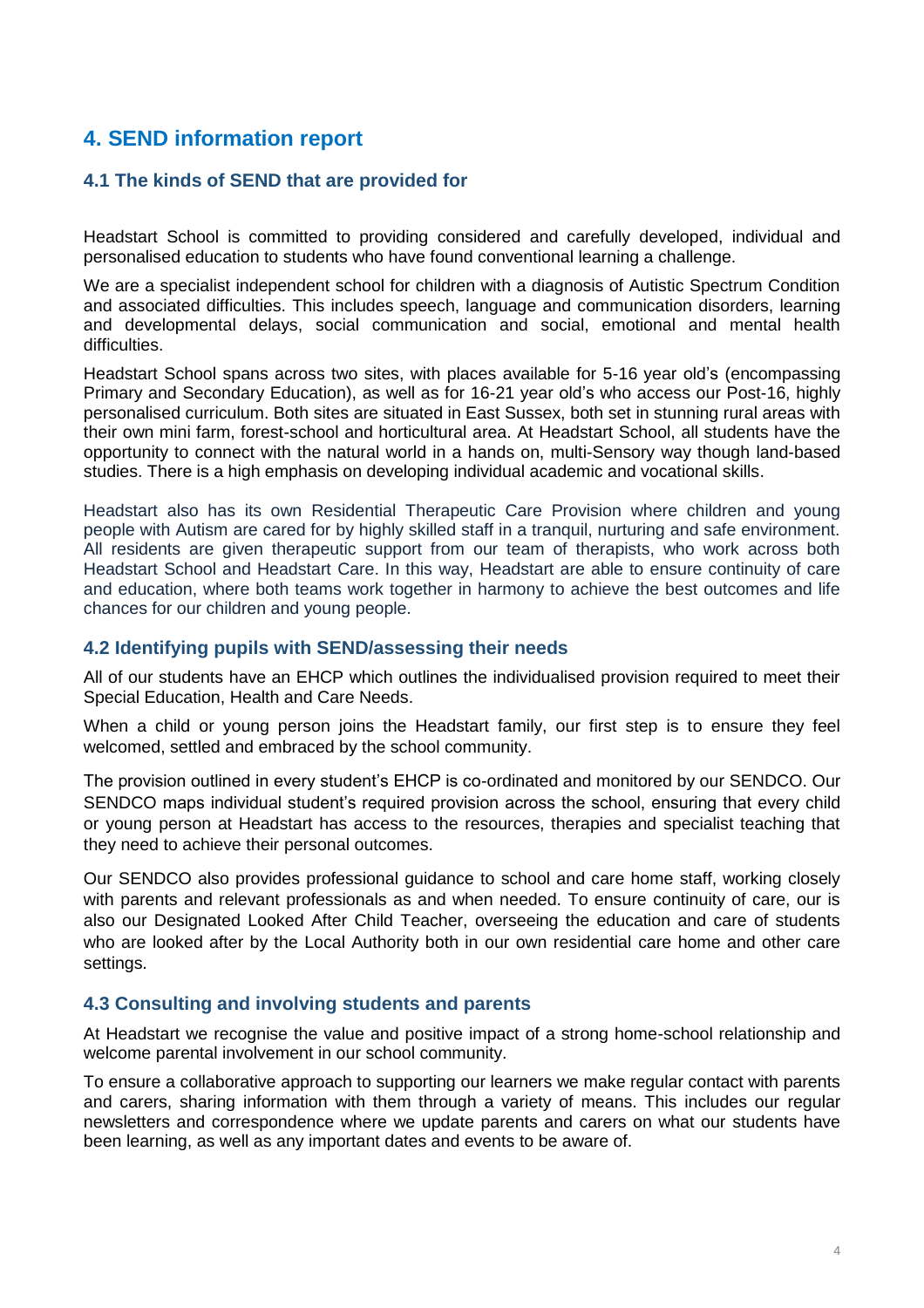In addition to our regular newsletters and correspondence, we also carry out 'Structured Conversations' three times a year. Structured Conversations provide opportunities for meaningful and constructive engagement between home and school, resulting in a more positive impact on attainment and outcomes for our students. During these discussions, teachers and parents/carers set aside focused time to discuss each students individual strengths and areas for development. This includes a chance to celebrate achievements, set clear and effective social and learning targets and plan the strategies that need to be put in place both at home and in school to help the child or young person achieve their goals.

Where appropriate, we encourage all our students to meet with their teacher on a weekly basis. Weekly tutorials provide the opportunity for students to connect with their teacher, celebrating their achievements for that week and identifying next steps in a safe and supportive environment. Tutorials also provide students with the opportunity to share any difficulties or concerns they may have throughout the week. In this way, we can address difficulties as they arise, promoting more positive outcomes and trusting relationships between staff and students.

Three times a year we provide formal written reports to parents and carers, detailing their child's progress and attainment across each area of learning. This includes two short reports and one extended, end of year report.

Parents and carers are also invited to schedule an appointment with their child's class teacher or the school SENDCO should they wish to discuss any successes or concerns in relation to their child's learning and development throughout the year.

When COVID-19 restrictions allow, we look forward to welcoming our parents and carers back on site to our successful coffee mornings to share our students successes as both individuals and as part of the wider school community.

#### **4.4 Assessing and reviewing students' progress towards outcomes**

Each student's attainment and progress are carefully monitored through observation and assessment for learning (AFL) by their class teacher and our team of therapists. This includes careful tracking of students individual starting points across each area of need, Communication and Interaction, Cognition and Learning, Social, Emotional and Mental Health, and Sensory and Physical. For our older students, this also includes Independence and Community Involvement.

Progress and attainment is monitored across the school using SOLAR with class teachers updating assessment three times a year. This informs teaching and learning and helps to identify any gaps in knowledge and skill.

SOLAR is a highly effective and secure online assessment tool specifically designed to track the learning and development of individuals with special, educational needs and neurodiverse profiles. Through the use of SOLAR, staff and leadership are able to enhance the education of all our pupils in both academic and vocational areas of study, carefully monitoring students' steps to success through the assess, plan, do, review process.

#### **4.5 Supporting students' moving between phases and preparing for adulthood**

At Headstart we are proud of the transition package we offer to support students moving between phases of education and preparing for adulthood. Our Senior Leadership Team, SENDCO and Class Teachers share information with the school, college, or other setting the student is moving to. This includes ensuring all necessary paperwork is transferred to the new setting.

Should a student move on from Headstart, taster days and induction sessions are arranged in advance. Taster days provide the perfect opportunity for students to be gradually exposed to the new environment, meet their new supporting adults and gain a deeper understanding of the settings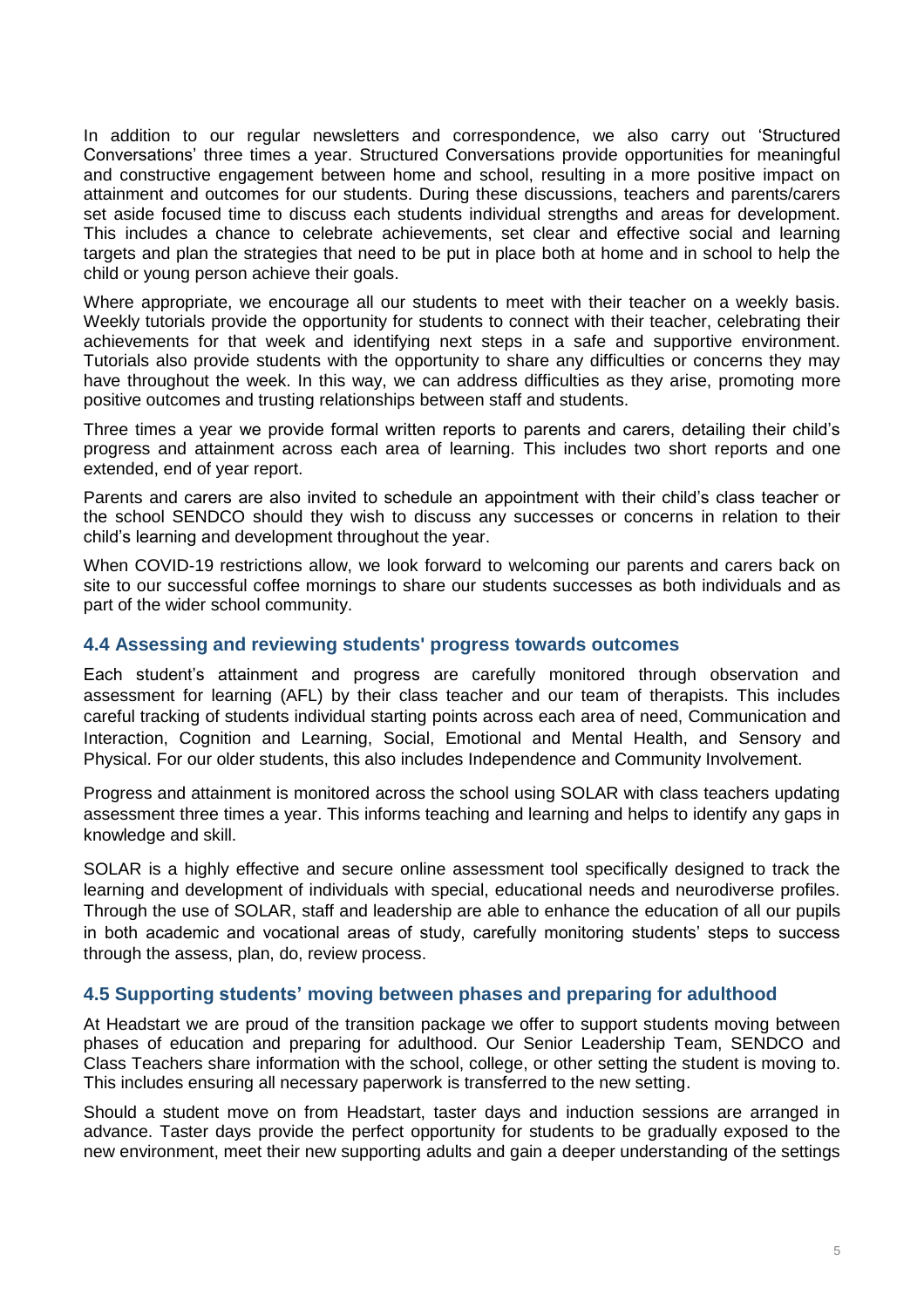rules and routines. Wherever possible, students who are attending taster days will be supported by a member of Headstart School staff. This highly supported approach facilitates a more successful transition for the student, lowering any anxieties by ensuring they are supported by a known and trusted adult who is aware of their strengths and difficulties.

#### **4.6 Our approach to teaching students**

We recognise that each of our students have their own areas of strength and focus of development. Our bespoke curriculum package is specifically designed to meet the needs of individuals with Autism and was created in conjunction with the National Curriculum and the Autism Education Framework.

In KS4 and our Post-16 Provision, students have the opportunity to study GCSE's, A Levels, BTEC and vocational qualifications such as Land-Based Studies, Music, Art and Design, Creative Media and Construction. Our Exam and Assessment Lead ensures that where necessary, individual access arrangements are put in place to support our students to achieve their qualifications. This includes the use of a reader, scribe for extended writing tasks, individual workspaces to complete the exam and 1:1 invigilation.

#### **4.7 Post 16-21 Educational Provision**

As part of our post-16 offer, students who are ready to move on from Headstart are given the opportunity to visit a wide range of mainstream, as well as specialist colleges, many of whom offer learning support and facilities for young people with SEND. We also arrange visits from careers advisers who offer an outside perspective on career choices, employment and further education opportunities for our students.

Unfortunately due to the current COIVD restrictions, we are unable to attend college open days at this time, however we are hopeful that we will be able to resume visits in the near future.

For students who stay with us, our Post-16 provision provides them with the opportunity to undertake further education and qualifications. We are proud to be able to offer a range of Certification which may well include AS and A Level subjects, as well as BTEC Qualifications Where desired and/or appropriate, students can also take/re-take their GCSE exams.

For students who thrive in practical and vocational pursuits, we offer specialist subjects such as Creative Media, Construction, Gardening and Equine Studies.

Despite significant improvements in understanding SEND and discrimination, young adults with SEND continue to face considerable challenges finding and sustaining employment. Our KS4/KS5 staff are skilled in guiding learners to identify their individual areas of strength and interest, helping them to understand and forge their own pathway to independence and the vocation that is right and accessible to them.

At Headstart we aim to maximise opportunities that enable our young people to develop independence, life skills and resilience in real-world situations. Students are taught invaluable skills such as independent travel, shopping and cooking for themselves and others. They are also taught how to manage their own health appointments and how to budget and monitor their own finances.

Many of our older students (age 18-21) participate in a work experience programme alongside their studies. This helps to prepare them for the workplace, as well as learning how to develop and maintain professional relationships and skills. Work experience programmes are carefully planned and structured, taking students individual strengths and difficulties into consideration. When needed, staff are also able to accompany students to their work experience sessions. This ensures a positive and successful experience for our students, helping them to feel more comfortable and confident when they enter the workplace in the future.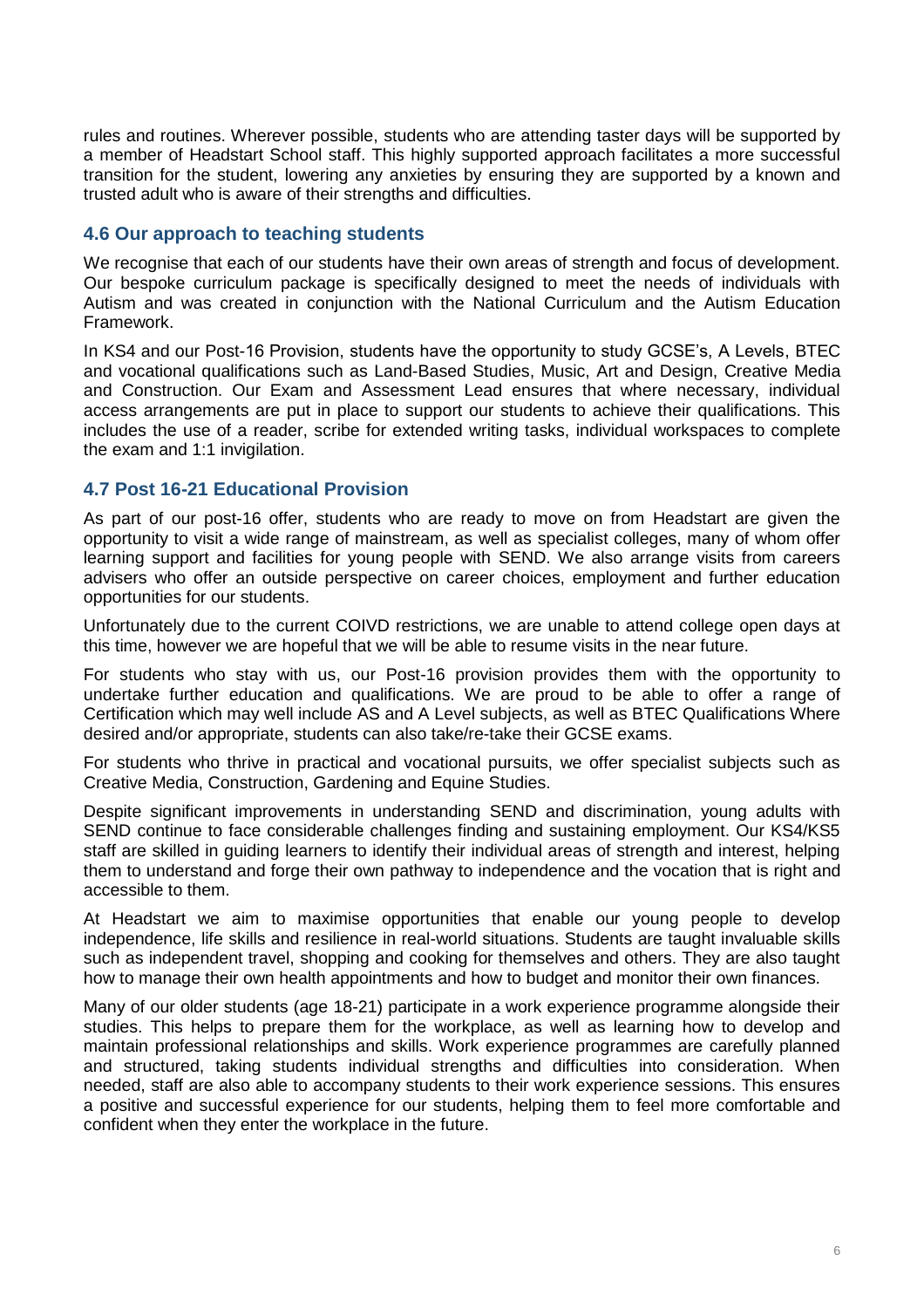#### **4.8 Adaptations to the curriculum and learning environment.**

Each of our students are provided with a bespoke learning package which takes into consideration their individual areas of need and the provision required to enable the student to meet their personal outcomes. The learning environment is adapted to meet the specific and changing needs of our students at the time, ensuring they have all of the necessary resources needed to support their development in each of the areas of need i.e. Communication and Interaction, Cognition and Learning, Social, Emotional and Mental Health and Sensory/Physical. This includes specialist communication resources such as Picture, Exchange, Communication System (PECS) folders and symbols, Sensory regulation resources, writing apparatus, specialised furniture, and occupational therapy apparatus.

Learning for all students is planned for in a multi-Sensory way which incorporates a mixture of visual, kinesthetic and auditory approaches. Each student preferred and most successful learning style is taken into account when planning all opportunities for learning and teaching techniques are carefully considered to avoid overwhelming students.

Access to our extensive grounds and Land-Based facilities on both sites offer a unique educational and nurturing experience for our children and young people. Land-Based Studies provides a wonderful opportunity for students with a wide variety of specialist needs to connect to their natural environment and the world around them in a non-confrontational, positive and therapeutic way. In Land-Based studies, students learn how to care for, and handle a variety of farm animals including sheep, horses, alpacas, pigs, chickens, goats and ducks.

On our Crouch Lane site, we are also able to offer Forest Schools sessions where students have the freedom, time and space to learn and demonstrate independence in a variety of ways. Forest School sessions enable students to learn in a different context, undertaking a range of practical tasks such as building fires, cooking with produce they have grown themselves, den building and horticultural skills. Research has shown that over time, children and young people who participate in Forest School sessions experience an increase in their self-belief, confidence, learning capacity, enthusiasm, communication, problem-solving skills and emotional and physical well-being.

#### **4.9 Additional support for learning**

At Headstart all of our students learn in a small class group of five or six students with a high ratio of staff at all times. This provides the opportunity to form trusting relationships, allowing our children and young people to feel more confident and comfortable in social interactions with peers and when communicating with staff.

Small classes also allow our students to learn in an environment with fewer distractions. This results in a higher quality of learning and increased chances of students achieving their individual targets and EHCP outcomes.

Teaching staff at Headstart are highly skilled in identifying and meeting the individual learning needs of each student in their class. Lessons and learning opportunities outside of the classroom are carefully planned based on assessment and prior learning.

Our classrooms are communication friendly environments, with symbols and visual supports used to support students understanding of instructions, key words, topic vocabulary and school routines. We also support our students who find change, transitions and social communication/relationships difficult, through the use of social stories and comic strip conversations.

Students are provided with the opportunity to participate in weekly tutorials with their class teacher. This provides the opportunity for students to connect with their teacher, celebrate weekly achievements and identify next steps for learning and behaviour in a safe and supportive environment. Tutorials provide students with the opportunity to share any concerns they may have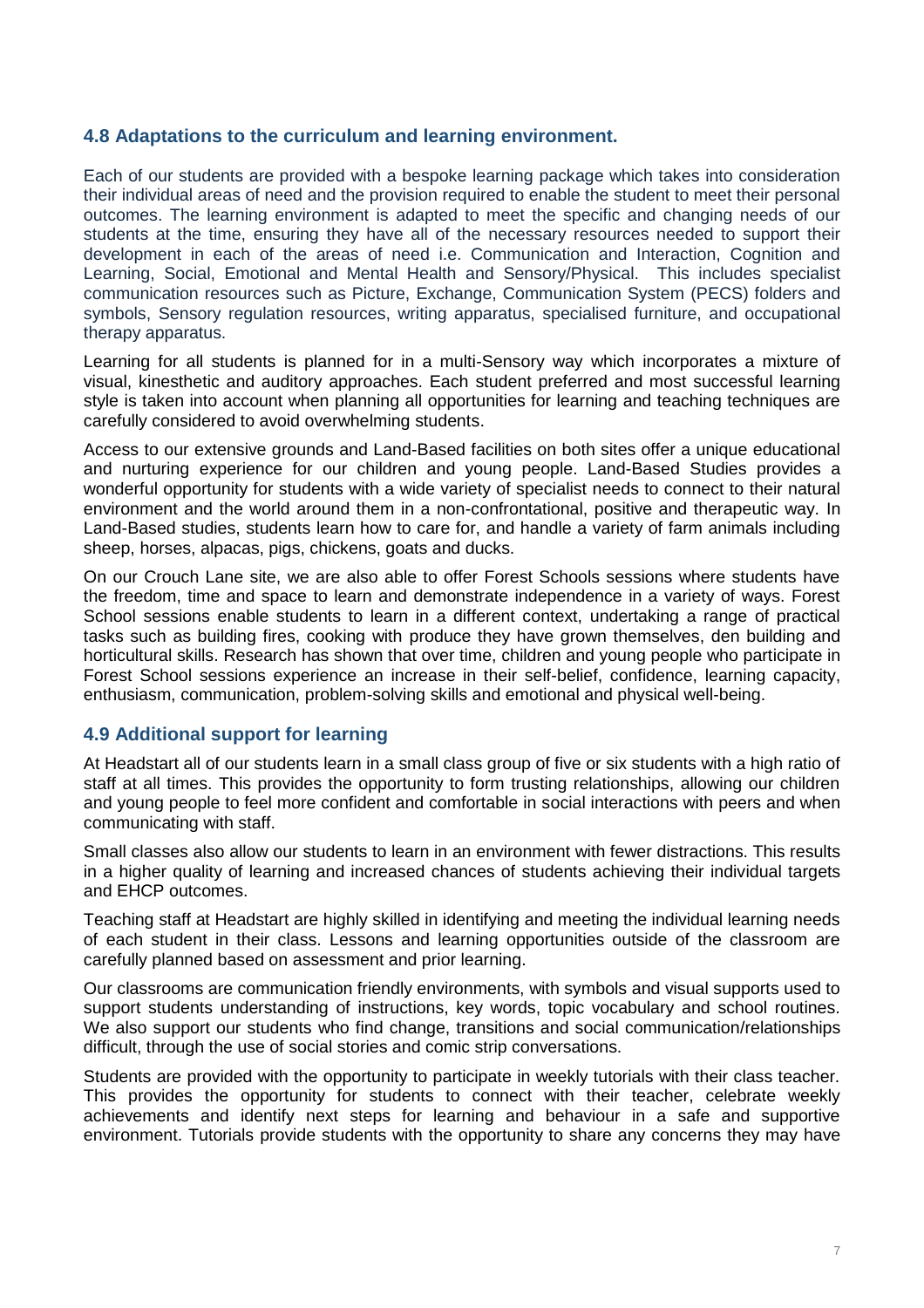throughout the week. In this way, difficulties can be addressed as they arise, promoting more positive outcomes and trusting relationships between staff and students.

All of our students have an Individual Behaviour Support Plan and Risk Assessment which is formed in collaboration with their class teacher, supporting staff and Headstart's Behaviour Analyst. Behaviour during each learning session is tracked using 'Behaviour Watch', however rewards systems can be easily tailored to the individual needs of students, taking any anxiety into consideration and providing an alternative tracking process as appropriate. The use of Behaviour Watch allows teaching, support and Senior leadership staff to work collaboratively, analyse the underlying causes, triggers or functions of behaviour and respond appropriately. More information on our approach to managing behaviour can be found in our School Behaviour Policy.

#### **4.10 Expertise and training of staff**

All of our teaching and support staff follow a bespoke training programme to ensure they have sound knowledge and understanding of both Autistic Spectrum Conditions (ASC) and the approaches, techniques, therapies and resources we have available to us.

Each member of staff, including support staff receives an initial training programme, which covers training in the following areas:

- Autism Spectrum Condition
- Team Teach
- Applied Behaviour Analysis (ABA)
- Child Protection
- Health and Safety
- Epilepsy
- Basic First Aid

Staff also receive ongoing training in:

- Sensory Integration/Occupational Therapy approaches
- Behaviour Support and the functions behind behaviours
- (Makaton)Sign language
- Social Use of Language Programme (SULP)
- Speech and Language approaches
- Visual supports
- National Curriculum
- SEND Assessment
- Picture Exchange Communication System

All staff are trained in the use of PECS Level One, with some staff being trained to a higher level depending on the individual needs of the students in their class.

#### **Our Therapies Team**

At Headstart we are extremely proud of our specialist therapeutic approach and have our own therapies team which is overseen by our SENDCO. Our team of therapists work collaboratively with the Senior Leadership Team (SLT) and staff to ensure that the individual needs of our students are met to the highest of standards.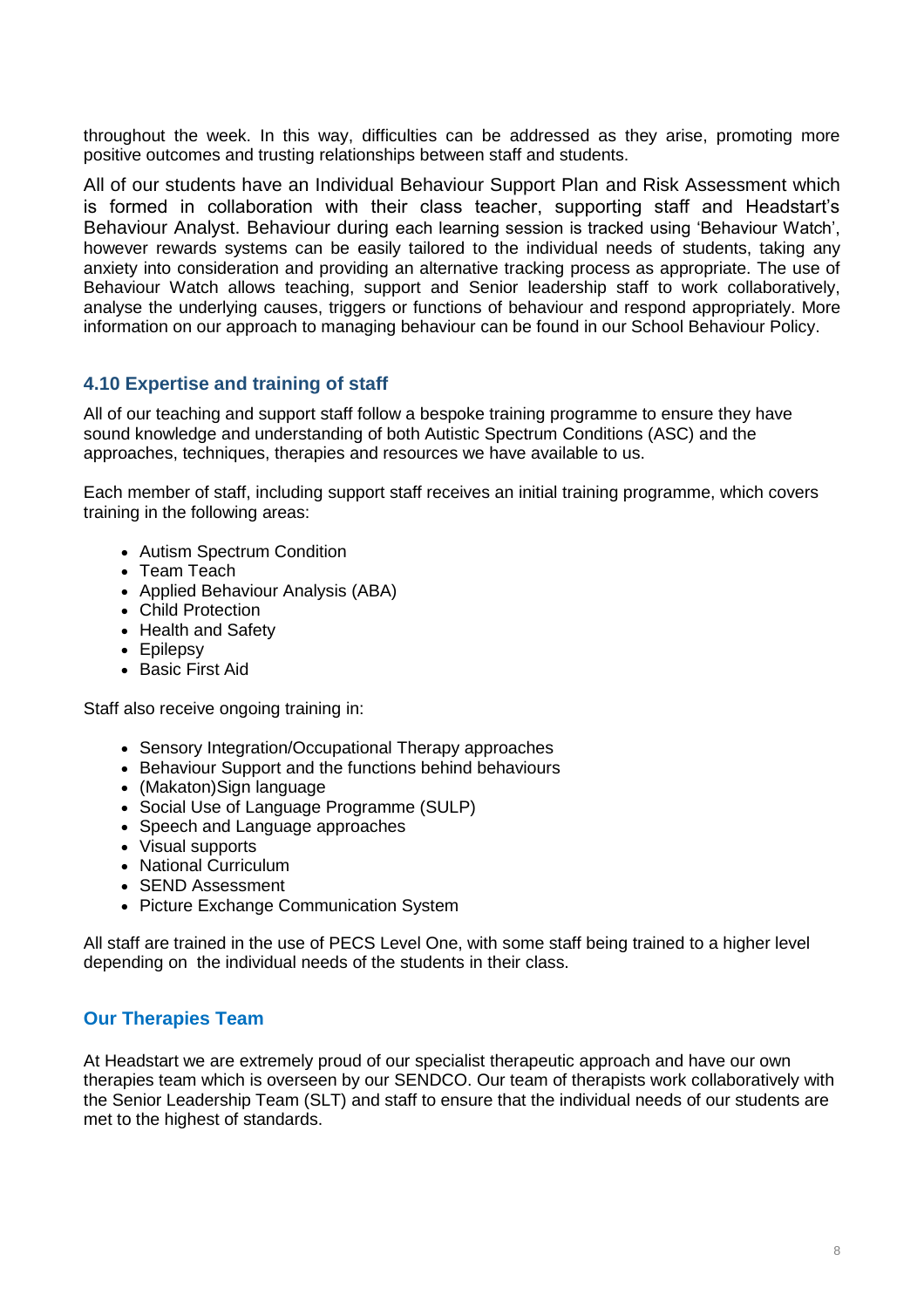Our therapies team direct and guide our teachers and support staff, ensuring they have the most up to date knowledge and understanding of appropriate strategies and pedagogy to inform their practice. They also support the strategic development of SEND provision across the school and residential care homes.

Headstart staff and students are privileged to work with a selection of qualified therapists. This includes;

- Speech and Language Therapist
- Behaviour Analyst and ABA practitioner
- Clinical Psychologist
- Full Time Occupational Therapist

The Therapies Team meet on a termly basis and like all our staff are highly reflective in their practice, striving to continually improve the education and outcomes for our students.

Our Behaviour Analyst and ABA practitioner works closely with both care and school staff to support the development of positive behavioural strategies. He also runs direct intervention groups for many of our students who require additional social, emotional, and mental health support and is fundamental in the school development plan, supporting the senior leadership and teaching staff in both our residential therapeutic care homes and the school.

Staff can access support from a Clinical Psychologist. Our Clinical Psychologist works across both care and school and supports staff through training and supervision.

Our Speech and Language Therapist works directly with students in 1:1 and small group situations and plays a vital role in leading speech, language and communication intervention across both the school and residential care homes. She works very closely with staff to ensure our environment is communication friendly and supports them to write and implement speech and language programs across both settings.

We are very fortunate to be able to employ our own highly qualified Occupational Therapist, who work closely with all of our teaching, support staff and SLT to ensure the best outcomes for our students. This includes direct 1:1 occupational therapy sessions, small group work and supporting teaching staff in planning and facilitating personalised occupational therapy programs. Our Occupational Therapist also supports with the planning and implementation of our school wide sensory circuits program. Again, this aspect of our therapeutic package is consistently applied across our therapeutic care homes and school, with support being provided for our Looked After Children at home.

## **4.11 Securing equipment and facilities**

When a child or young person joins Headstart the SENDCO carefully evaluates their EHCP provision and any specialist reports (Occupational Therapy, Speech and Language etc.) ensuring any recommended equipment and resources are in place as required.

Our individual fee structure enables us to secure appropriate equipment to support the learning and development of every child or young person in our care. At Headstart, we strive to ensure that every student has what *they* need to thrive. We believe in the idea of equity, ensuring that each student has the chance to achieve their own personal best through the implementation of our highly bespoke, learning and support packages. Through our individualised approach we are able to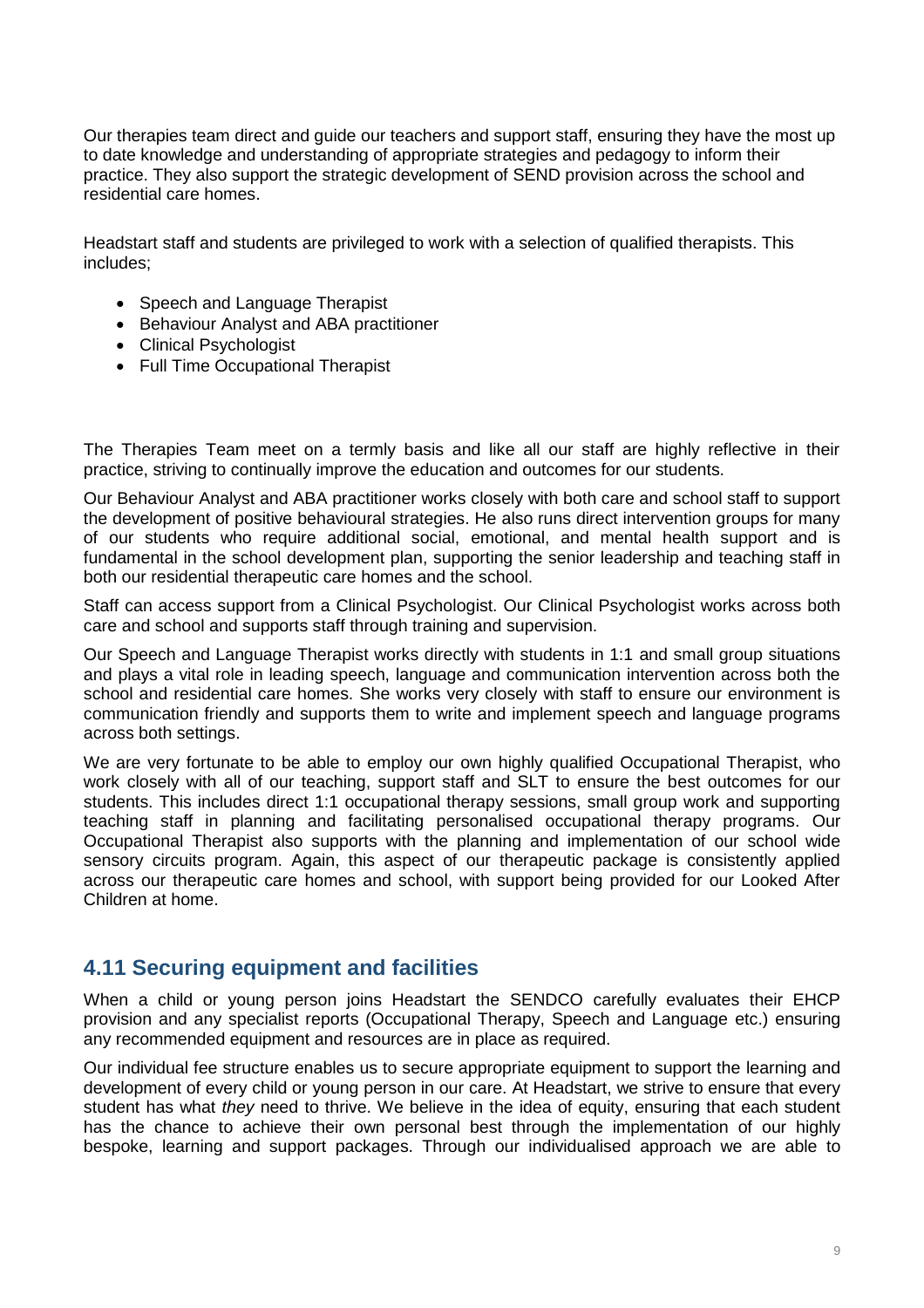provide the same level of opportunity to each and every one of our students, regardless of their strengths and areas of difficulty. In this way, we can achieve equality in its truest Sense.

#### **4.12 Evaluating the effectiveness of SEND provision.**

We evaluate the effectiveness of provision for pupils with SEND by:

- Reviewing pupils' individual progress towards their goals three times a year (or earlier if required).
- Reviewing the impact of interventions after six weeks
- Using pupil voice
- Whole school and individual provision monitoring by the SENDCO
- Individual Student provision maps to ensure the students are receiving the provision outlined in their current EHCP
- Holding annual reviews for pupils with EHC plans, updating required provision and SEND based on professionals reports as well as child/young person and parent/carer views.
- In addition, our therapists produce a report for the students they are directly supporting twice a year, one of which is used as part of the EHCP review process.

#### **4.13 Enabling pupils with SEND to engage in activities available to those who do not have SEND**

Headstart School and Care are committed to providing a range of activities and visits to enrich the learning and development of all of our students, including those with complex special educational needs. Opportunities to participate in the wider community are a core aspect of our students individual learning program.

Teachers carefully risk assess and plan off-site visits to support the educational, independence and social emotional development of our students. Where possible, activities are linked to the learning that is taking place in the classroom, consolidating knowledge and understanding whilst providing opportunities to generalise and apply skills learnt at school and home.

Our own extensive grounds also provide students with the chance to regulate and manage their Sensory systems and emotional development in a safe and supportive environment when needed.

#### **4.14 Support for improving emotional and social development**

At Headstart we have a zero-tolerance approach to bullying. We recognise that many of our students have social, emotional, and mental health difficulties which are often communicated through their behavioural responses. Headstart's Behaviour Analyst is highly accomplished and experienced in supporting children and young people with SEND to develop positive socialisation and emotional regulation strategies. Every student at Headstart has a Level One Behaviour Support Plan. The Behaviour Support Plan outlines the child or young person's strengths and possible triggers for behaviours considered not to be pro-social or pro-learning.

All our school and care staff are undertaking or have been trained in the use of Applied Behaviour Analysis (ABA) which recognises every behaviour, both positive and negative, as a form of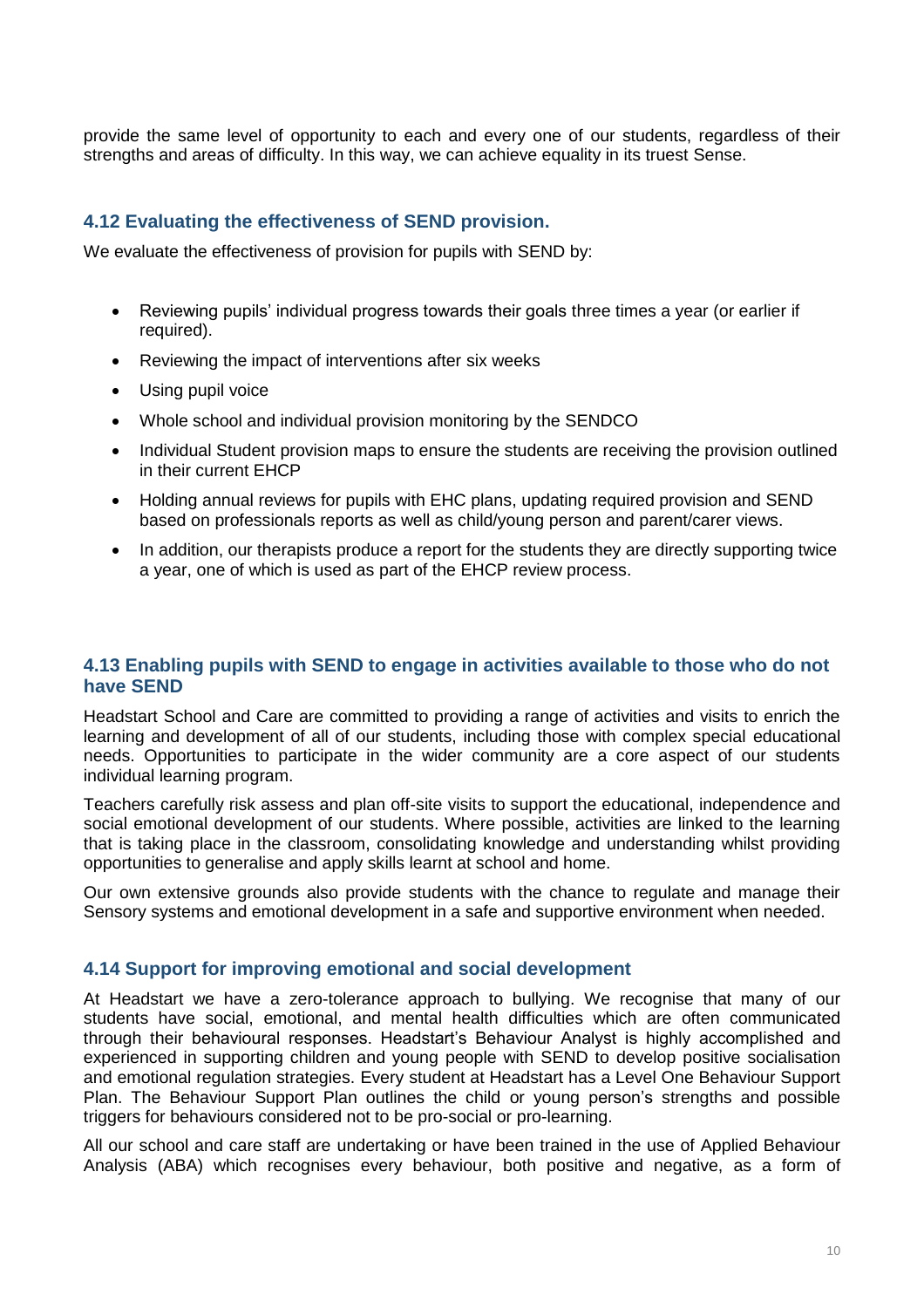communication. Our ABA practitioner works closely with our Behaviour Management Team, meeting with them on a weekly basis to reflect on and review strategies in place to support students, analyse incidents of behaviour across the school and update behaviour support plans in a pro-active manner.

Our staff will always seek to understand the function behind a student's behaviour, for example as a means of escape, a way to gain attention, to appropriate a tangible item, or as a result of a Sensory integration difficulty. By carefully analysing the function and possible consequences of our student's behaviour, we are able to gain a deeper understanding of how to guide them in developing positive strategies to communicate their emotions and/or feelings, improving their emotional and social development.

#### **4.15 Working with other agencies**

We work closely with all other relevant professional bodies at Headstart to ensure the safety and well-being of all of our students. This includes the Early Help Key Work Service, Social Workers, Child and Adolescent Mental Health Services and Tier 4 Mental Health Services such as the Maudsley Hospital. We also work in partnership with a variety of Virtual Schools for children in care, including East Sussex Virtual School and others throughout the country where students are placed out of their Local Authority.

Headstart have close links with ISEND and our SENDCO works in collaboration with our allocated Assessment and Planning Officers to ensure EHCP Reviews are conducted appropriately. Headstart is also supported by ISEND's Educational Psychology team and has links with a variety of additional agencies and services such as Gendered Intelligence, Egg Tooth and Amaze, the contact details of these organisations are included below.

#### **4.16 Complaints about SEND provision**

Complaints and concerns about provision in our school should be made initially to the child/young person's Class Teacher or SENDCO where appropriate, followed by the Headteacher or Deputy Headteacher. Parents and carers can also make a formal complaint via the school's complaints policy should they desire to do so.

The parents of pupils with disabilities have the right to make disability discrimination claims to the first-tier SEND tribunal if they believe that our school has discriminated against their children. They can make a claim about alleged discrimination regarding:

- Exclusions
- Provision of education and associated services
- Making reasonable adjustments, including the provision of auxiliary aids and services

However, it is stressed that we would always wish to discuss any concern or complaint directly with you in the first instance.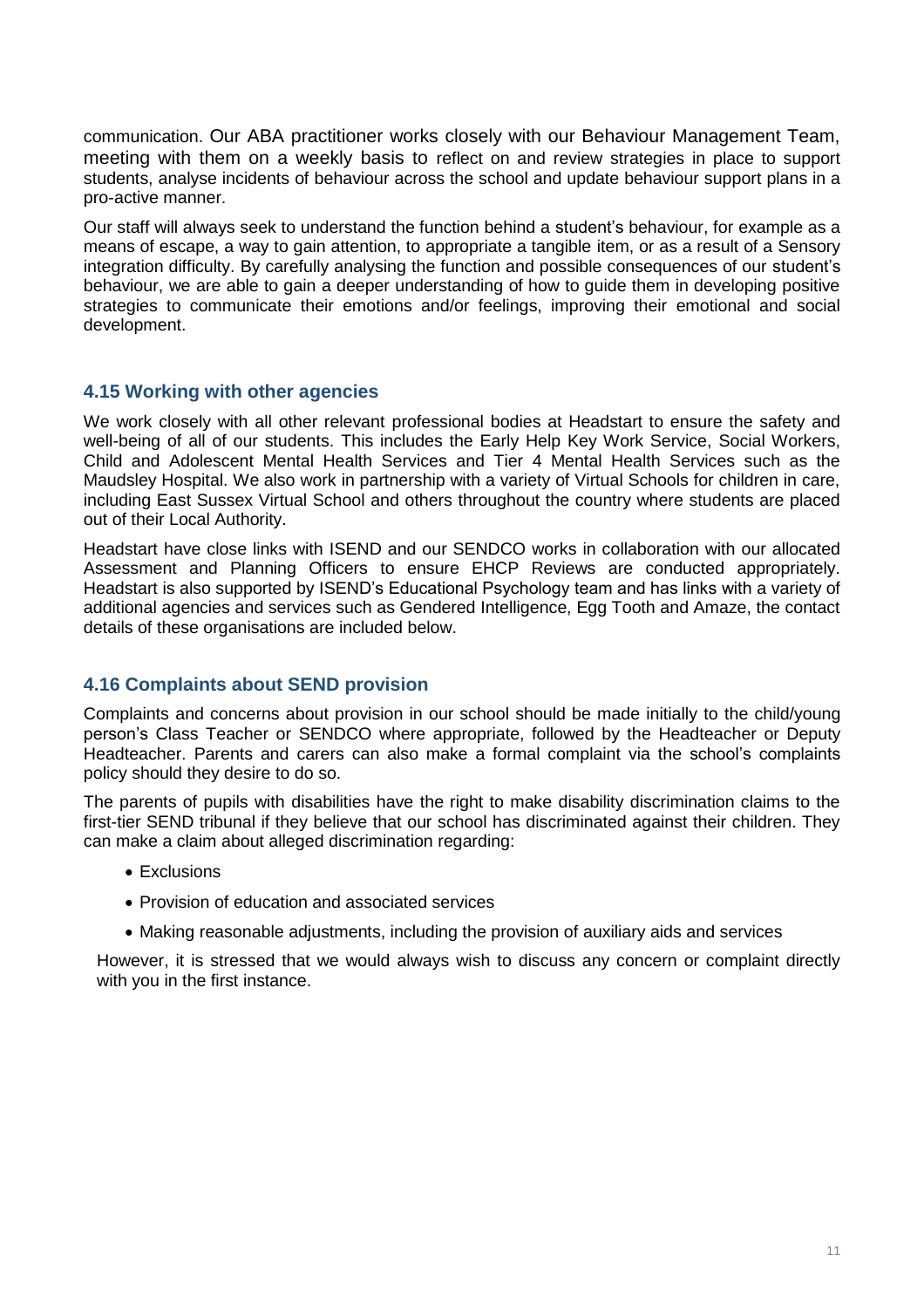## **4.17 Contact details of support services for parents of pupils with SEND**

#### **Single Point of Advice (SPOA) (Includes Children's Services Support & CAMHs)**

The **East Sussex Single Point of Advice** (SPoA) is a **triage service** which simplifies the referral process for professionals and families who are concerned about the mental health or emotional wellbeing of a child or young person in East Sussex. The SPoA offers information and signposting to other agencies and support that might be required to help a child, young person or family.

Phone: 01323 464222

Email: [0-19.SPOA@eastsussex.gov.uk](mailto:0-19.SPOA@eastsussex.gov.uk)

#### **Children's' Community Nursing Team**

Conquest Hospital and Eastbourne District General Hospital

Phone: 01414 755255 Ext: 8504

#### **Amaze**

**Amaze** is a charity that gives information, advice and support to families of children and young people with special educational needs and disabilities (SENDD) in Brighton & Hove and **Sussex.** We also support young people with SENDD up to 25.

Website: amazesussex.org.uk

Helpline: [01273 772289](https://amazesussex.org.uk/parent-carers/sendiass-helpline/)

Email: [SENDdiass@amazesussex.org.uk](mailto:sendiass@amazesussex.org.uk)

#### **Aspens**

A charity that supports children, young people and adults with a range of disabilities and complex needs, as well as those on the autism spectrum.

Phone: 01892 822 168

Email Support: [www.aspens.org.uk/contact](http://www.aspens.org.uk/contact)

#### **IPSEA**

Charity and Independent provider of Special Education Advice https://www.ipsea.org.uk/

#### **Young Minds**

Mental Health Support Charity for Children and Young People

Phone: 0808 802 5544

Email Support: www.youngminds.org.uk/contact-us/parents-helpline-enquiries/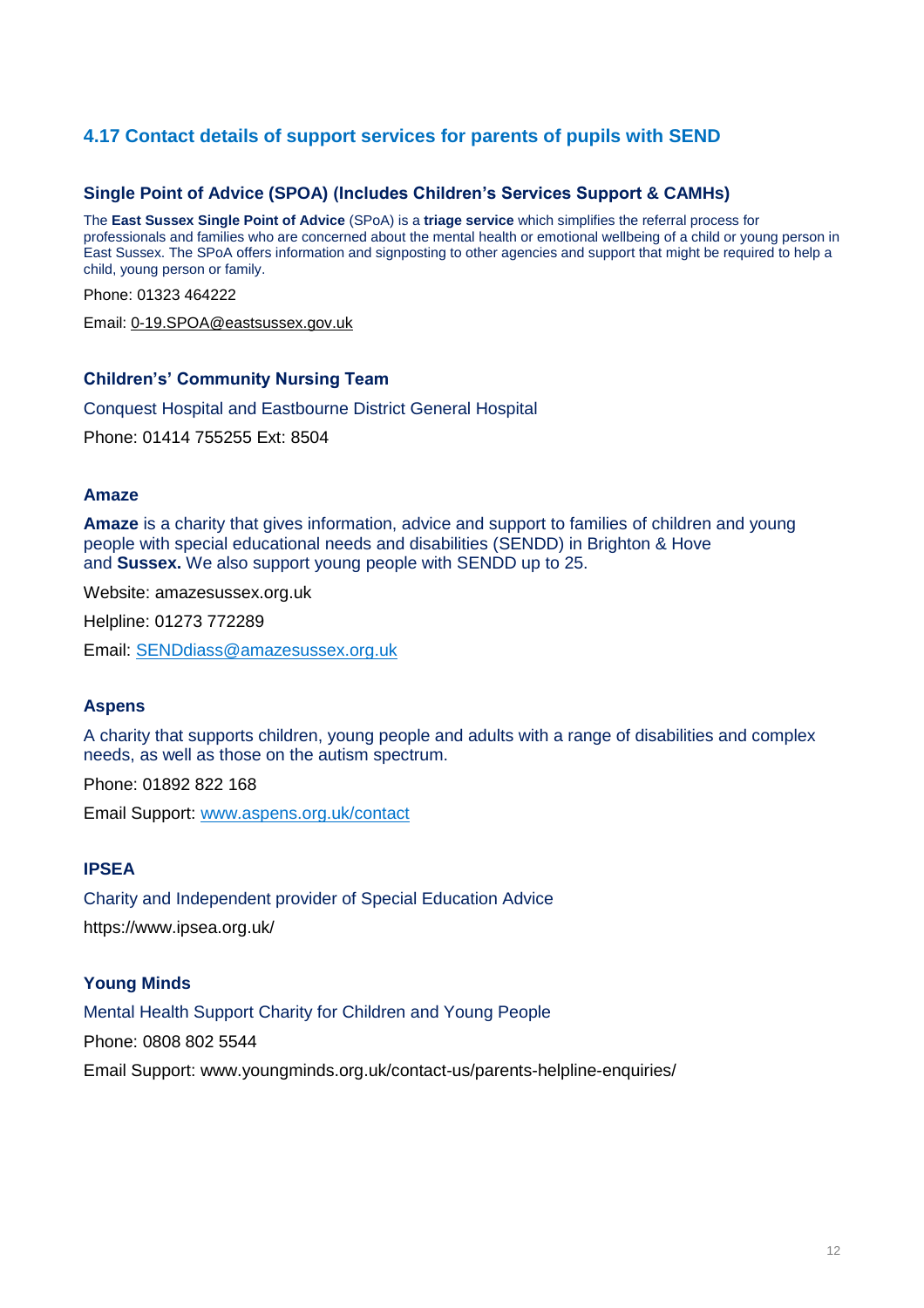#### **Gendered Intelligence**

Advice, mentoring and support for for young trans people, non-binary and questioning young people aged under 21. Includes support for parents and carers.

Website: [www.genderedintelligence.co.uk](http://www.genderedintelligence.co.uk/)

Email Support: www.genderedintelligence.co.uk/contact/email

#### **Egg Tooth**

East Sussex charity supporting Social, Emotional and Mental Health of children and young people through a variety of therapies. (Including 1:1 therapy for those with SEND)

Website: www.eggtooth.org.uk

Online Referral Form: www.eggtooth.org.uk/booking-form

#### **4.18 Contact information**

If your child already attends Headstart and you wish to discuss any aspect of their education, this should initially be raised with their class teacher. Should you need additional information, please arrange an appointment with our school SENDCO, Mrs. Roxanne Milner-Brown via telephone, or in person (when COVID restrictions allow) via the email address rbrown@headstartschool.co.uk.

If you would like to apply for a place for your child, and they have already been issued an EHCP, please contact the Local Authority Admissions Team or your child's Assessment and Planning Officer.

#### **Executive Headteacher**

Mr. Scott Fasciolo-Barnes [sfasciolobarnes@headstartschool.co.uk](mailto:sfasciolobarnes@headstartschool.co.uk)

#### **Deputy Headteacher and Designated Safeguarding Lead (DSL)**

Mrs. Maria Allan [mallan@headstartschool.co.uk](mailto:mallan@headstartschool.co.uk)

#### **Assistant Headteacher, Deputy DSL, Curriculum & Qualifications and Assessment Lead**

Mrs. Debbie Hoyland [dhoyland@headstartschool.co.uk](mailto:dhoyland@headstartschool.co.uk)

#### **Assistant Headteacher, Deputy DSL, Behaviour Lead & Physical Education Lead**

Mr. Ryan Alexander [ralexander@headstartschool.co.uk](mailto:ralexander@headstartschool.co.uk)

#### **SENDCo, Deputy DSL & Designated Looked After Teacher**

Mrs. Roxanne Milner-Brown [rbrown@headstartschool.co.uk](mailto:rbrown@headstartschool.co.uk)

#### **Head of Careers and Deputy DSL**

Jamie Bargeman [jbargeman@headstartschool.co.uk](mailto:jbargeman@headstartschool.co.uk)